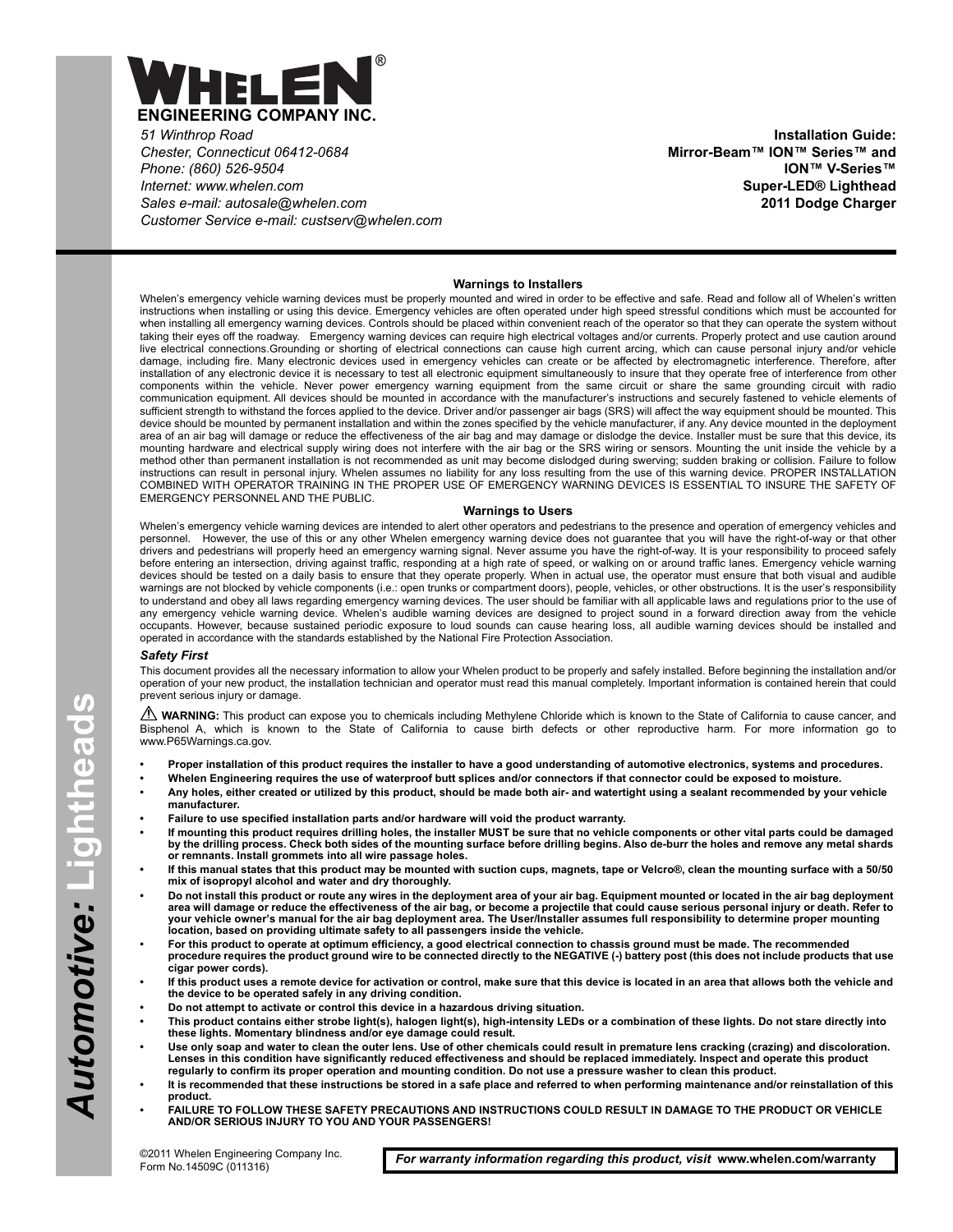# *To Remove the Side Mirror Assembly:*

1. Remove the two clips (Fig. 1) from behind the top of the door panel, which hold the door panel on (A). Carefully pull the door panel out, just enough so that the panel covering the mirror base can be pulled away to access the mirror base (B). The panel covering the mirror base snaps in.



2. Carefully pull the panel covering mirror base away and remove the three nuts holding the mirror assembly on, unplug the wiring and remove the mirror assembly from the vehicle.

# *Preparing Mirror Assembly:*

1. Remove the cover from the front of the mirror assembly. The cover snaps off. Be careful not to brake the snaps. The safest method of removing the cover is to carefully insert a small screwdriver around the edge



**Fig. 3**

of the mirror and disengage the snaps (See above).

2. Measuring from the seam across the top and the inner edge of the mirror assembly cover, mark off the wire hole location (Fig. 2). Drill the wire hole through the cover using a 3/4" drill.



*Preparing the Wire Harness:*

**Because the harness cable must be routed through a specific, narrow and twisting path within the mirror assembly, it may be necessary to temporarily extend the length of the harness.**

- 1. Locate the ty-wrap (included) and cut the fastener-end off.
- 2. Locate the end of the harness cable that has PIN-type terminals installed on the free wires. Cut off the non-insulated wire (not used in this application).
- 3. Strongly secure the ty-wrap to the harness cable with electrical or similar tape. It is important to have a sufficient

length of the ty-wrap secured to the harness (2" minimum) (Fig. 3).

# *Routing Harness Cable:*

**First, carefully pull the grommet that holds the mirror power cable, out of the base so that you will be able to feed the Mirror-Beam™ cable through the wire hole. The power cable wires are attached to the grommet so be careful not to pull the wires out of their connection to the mirror.**

1. Insert the ty-wrap into the front of the mirror assembly via the same pathway as the mirror power cable. Push the ty-wrap through this opening until the end of the ty-wrap comes out of the mirror base. Pull the ty-wrap until slack in the harness is gone (Fig. 4).



- 2. Pull the harness through the mirror assembly and out the wire exit hole in the base. There should not be more than 4 - 5" of harness protruding from the front of the mirror assembly.
- 3. Snap the grommet with the mirror power cable back into its hole. You will have to cut out a small amount of the outside of the grommet to accommodate the Mirror-Beam™ cable (Fig. 4). Apply a small amount of RTV sealant around the cable where you cut the grommet.
- Insert the end of the harness into the 3/4" hole you drilled in the mirror assembly cover and snap the cover back onto the mirror assembly.



5. Remove the ty-wrap from the harness. Install the socket connector (supplied) onto the end of the cable coming out of the front of the mirror assembly (Fig. 5). (see wiring diagram).